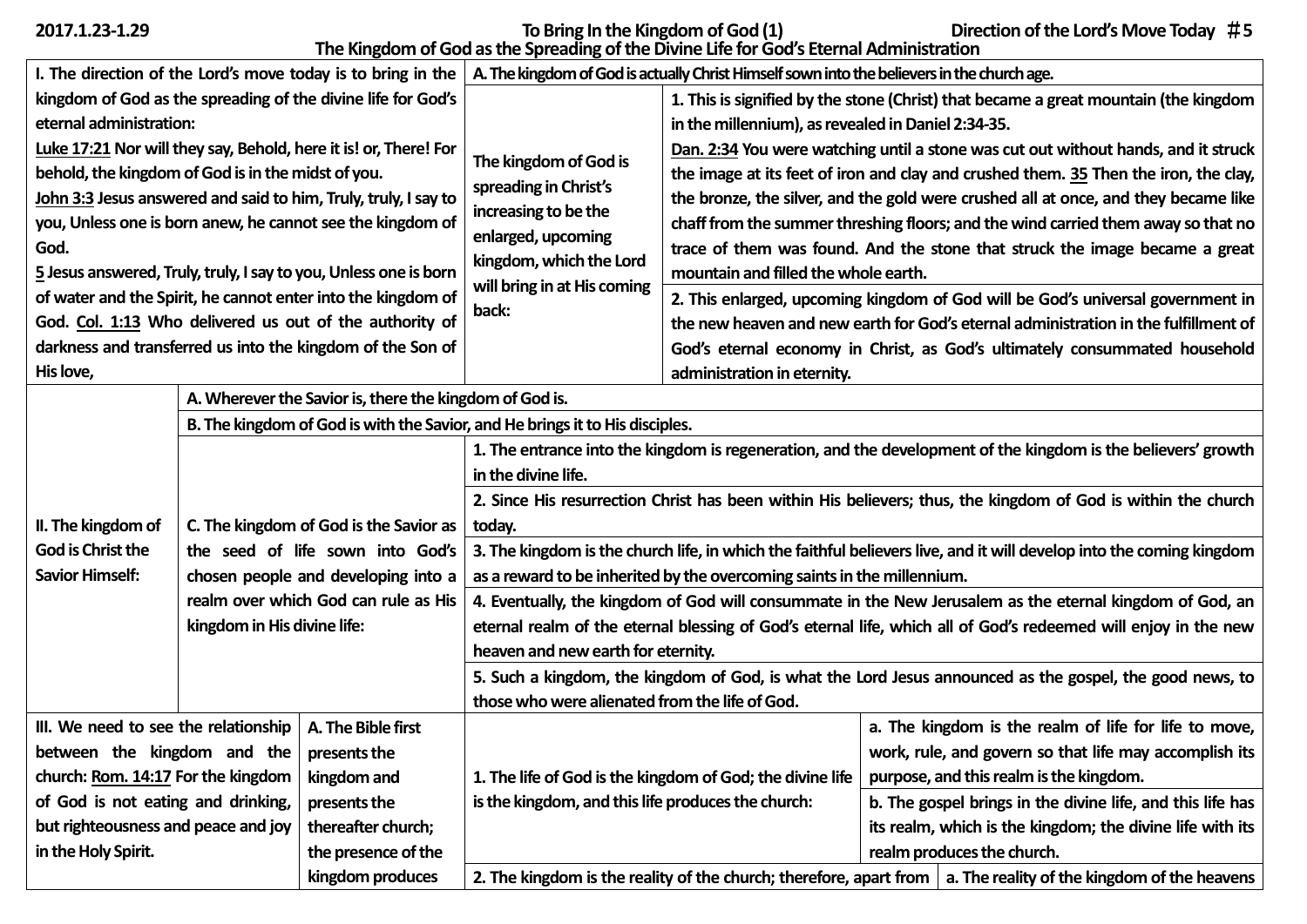|                                           | the church:                                   | the kingdom life, we cannot live the church life.                                                               |                                                                                      |                                                                | (Matt. 5-7) is the content of the church life;                 |  |
|-------------------------------------------|-----------------------------------------------|-----------------------------------------------------------------------------------------------------------------|--------------------------------------------------------------------------------------|----------------------------------------------------------------|----------------------------------------------------------------|--|
|                                           |                                               | Matt. 5:3 Blessed are the poor in spirit, for theirs is the kingdom                                             |                                                                                      | without the reality of the kingdom, the                        |                                                                |  |
|                                           |                                               | of the heavens. Rev. 1:9 I John, your brother and fellow partaker                                               |                                                                                      | church is empty.                                               |                                                                |  |
|                                           |                                               | in the tribulation and kingdom and endurance in Jesus, was on<br>b. Since the kingdom life issues in the church |                                                                                      |                                                                |                                                                |  |
|                                           |                                               | the island called Patmos because of the word of God and the<br>life, as we live corporately in the kingdom      |                                                                                      |                                                                |                                                                |  |
|                                           |                                               | testimony of Jesus.<br>life, we spontaneously live the church life.                                             |                                                                                      |                                                                |                                                                |  |
|                                           |                                               | 3. Without the kingdom as the reality of the                                                                    |                                                                                      | a. The church is brought into being through the authority of   |                                                                |  |
|                                           |                                               | church, the church cannot be built up:                                                                          |                                                                                      | the kingdom.                                                   |                                                                |  |
|                                           |                                               |                                                                                                                 |                                                                                      | b. The keys of the kingdom are given to make the building of   |                                                                |  |
|                                           |                                               |                                                                                                                 |                                                                                      | the church possible.                                           |                                                                |  |
|                                           |                                               | B. The genuine church is the kingdom of God in                                                                  | 1. Each time the Lord Jesus spoke of the church, He mentioned it in relation to the  |                                                                |                                                                |  |
|                                           |                                               | this age; today the believers live the kingdom life                                                             | kingdom; this indicates how intimately the kingdom and the church are related.       |                                                                |                                                                |  |
| III. We need to see the relationship      | in the church:                                |                                                                                                                 | 2. In the church as the kingdom, we are under the kingdom's rule, government,        |                                                                |                                                                |  |
| between the kingdom and the               |                                               | Eph. 2:19 So then you are no longer strangers and                                                               | discipline, and exercise.                                                            |                                                                |                                                                |  |
| church:                                   |                                               | sojourners, but you are fellow citizens with the                                                                | 3. As those who are under the dispensing of the Divine Trinity, we need to live a    |                                                                |                                                                |  |
| Matt. 16:18  I will build My church,      |                                               | saints and members of the household of God,                                                                     | kingdom life in the church, growing and developing in the divine life until we reach |                                                                |                                                                |  |
| and the gates of Hades shall not          |                                               | 1 Cor. 4:20 For the kingdom of God is not in                                                                    | maturity.                                                                            |                                                                |                                                                |  |
| prevail against it. 19 I will give to you | speech but in power.                          |                                                                                                                 |                                                                                      |                                                                |                                                                |  |
| the keys of the kingdom of the            |                                               | C. The church brings in the kingdom; the work of                                                                | 1. The church was<br>brought into being<br>for the purpose of                        |                                                                | a. The work of the church on earth is to bring in the kingdom  |  |
| heavens,                                  |                                               |                                                                                                                 |                                                                                      | of God; the work of the church is governed by the principle of |                                                                |  |
|                                           |                                               |                                                                                                                 |                                                                                      | the kingdom of God.                                            |                                                                |  |
|                                           |                                               |                                                                                                                 |                                                                                      |                                                                | b. The church is responsible for bringing heaven's will down   |  |
|                                           |                                               |                                                                                                                 |                                                                                      | to earth and for carrying it out on earth.                     |                                                                |  |
|                                           | the church is to bring in the kingdom of God: |                                                                                                                 | in<br>bringing<br>the                                                                |                                                                | Matt. 7:21 Not every one who says to Me, Lord, Lord, will      |  |
|                                           |                                               | Matt. 6:10 Your kingdom come; Your will be                                                                      | kingdom:                                                                             |                                                                | enter into the kingdom of the heavens, but he who does the     |  |
|                                           | done, as in heaven, so also on earth.         |                                                                                                                 |                                                                                      |                                                                | will of My Father who is in the heavens.                       |  |
|                                           |                                               | Rev. 11:15 And the seventh angel trumpeted; and                                                                 | 2. The church                                                                        |                                                                | a. The church must be the outlet of heaven, allowing heaven's  |  |
|                                           |                                               | there were loud voices in heaven, saying, The<br>kingdom of the world has become the kingdom                    | should pray to                                                                       |                                                                | authority to be expressed on earth.                            |  |
|                                           |                                               |                                                                                                                 | bring in the                                                                         |                                                                |                                                                |  |
|                                           | forever and ever.                             | of our Lord and of His Christ, and He will reign                                                                | kingdom of God; if                                                                   |                                                                | b. Genuine prayer is a joint labor with God to bring His       |  |
|                                           |                                               |                                                                                                                 | there is no prayer,                                                                  |                                                                | kingdom to the earth and to carry out His will on earth.       |  |
|                                           |                                               |                                                                                                                 | the kingdom                                                                          |                                                                | 2 Cor. 10:4 For the weapons of our warfare are not fleshly but |  |
|                                           |                                               |                                                                                                                 | cannot come:                                                                         |                                                                | powerful before God for the overthrowing of strongholds,       |  |
|                                           |                                               |                                                                                                                 |                                                                                      |                                                                |                                                                |  |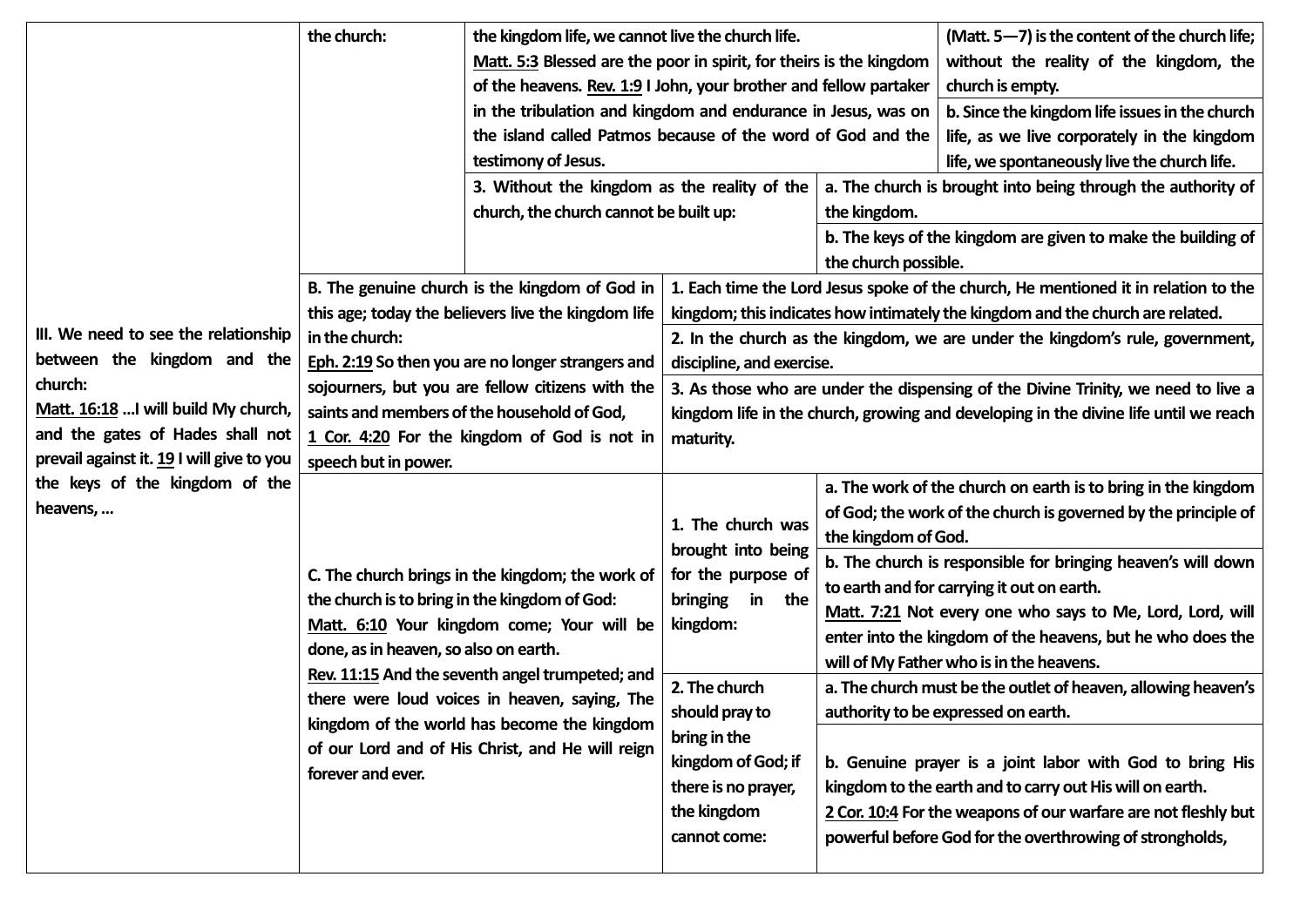① T**he direction of the Lord's move today is… to bring in the kingdom of God as the spreading of the divine life, which is Christ. The kingdom of God is actually Christ Himself as the seed of life sown into His believers in the church age and spreading in His increasing to be the enlarged, upcoming kingdom of God, which He will bring in at His coming back… The entrance into the kingdom is regeneration, and the development of the kingdom is the believers' growth in the divine life. The kingdom is the church life today, in which the faithful believers live, and it will develop into the coming kingdom as a reward to be inherited by the overcoming saints in the millennium. Eventually, it will enjoy in the New Jerusalem as the eternal kingdom of God, an eternal realm of the eternal blessing of God's eternal life, which all God's redeemed will enjoy in the new heaven and new earth for eternity—Revelation… Such a kingdom, the kingdom of God, is what the Savior announced… as the gospel, the good news, to those who were alienated from the life of God.**

Business life model**:** The kingdom of God begins with regeneration and develops in the church life through the growth of life and leads to New Jerusalem through millennium. The kingdom of God is life, it has a wonderful start, development, and harvest. Likewise, in the business life you should experience the start and development in the indwelling life of Christ. The revival every morning is the daily start in life. In order to grow and move forward bit by bit, you need to pray-read the Word with the brothers and sisters every morning. Enjoy the spirit and life in the Word and experience the fresh revival. The morning revival should never be taken lightly. Even if you do not appreciate much now, carry it out by faith every day. In one to two weeks, you can see how much you are benefitting from the new start and the revival by life. After the revival every morning, you can work while enjoying the Lord inwardly. By doing this, you can experience the growth of life in your work and the growth even in carrying out your business. Little by little you experience the start and development of such daily life, within a year or two, you will be able to do something your colleagues cannot and you will notice something that your boss does not. The most important thing is for you to experience such a normal Christian life, it enables you to reach the Millennial Kingdom, and eventually to the New Jerusalem. Hallelujah!

② **We need to be deeply impressed with the fact that the reality of the kingdom of the heavens is the content of the church life. This means that without the reality of the kingdom, the church is empty. The reality of the** 

**kingdom is actually Christ Himself as our life. Christ as life is the essence, the substance, for us to live a proper life so that in this life we may be built up with other believers to bring in the real church life, which is a glorious expression of Christ as the embodiment of the Triune God.**

## School life (college/graduate school) model:

In the researches of universities and graduate schools, you need to find the essence of your research theme. Generally speaking, Japanese students are good at applying the rules mechanically, but are not good at gripping on the essence, they lose their lead in competitiveness to the graduate students from other developed countries. But if you exercise your spirit, live the church life and pay attention to the essence of church life being "the life of Christ and the reality of the kingdom" that you are not meeting or serving in the church life formally, you can then become a person who grips on the essence. In consequence, church life uplifts your research life, and experience Christ in your research life enables you to build up the church in a virtuous cycle. Amen!

③ **God has many things stacked up in heaven. He cannot accomplish any of them because there is no outlet for Him on earth. There are numerous things stacked up in heaven. Yet God cannot resolve them because the church has not exercised its free will to stand on God's side and fulfill God's goal. Brothers and sisters, you have to remember that the highest and greatest work of the church is to be the outlet of God's will. The church becomes the outlet of God's will through prayer. This prayer is not a fragmentary prayer but a prayer that is in the nature of a ministry, a prayer that is in the nature of a work. God gives man vision and opens man's eyes to see His will. When this happens, man takes his place to pray… Genuine prayer is a joint labor with God to bring His kingdom to the earth and to carry out His will on earth. Hence, prayer is nothing less than a spiritual battle. Prayer overturns the power of darkness and opens the way for God's will to be executed on earth.**

Marriage life model: You must not make a small kingdom out of your marriage life. But when you build your own small kingdom, you will end up discovering that you are a slave in Satan's kingdom. Be sure to offer your marriage life and your children for the realization of God's economy. And pray for the realization of God's economy with one mind. By doing this, God can gain an outlet that will enable Him to carry out His will on earth. Hallelujah!